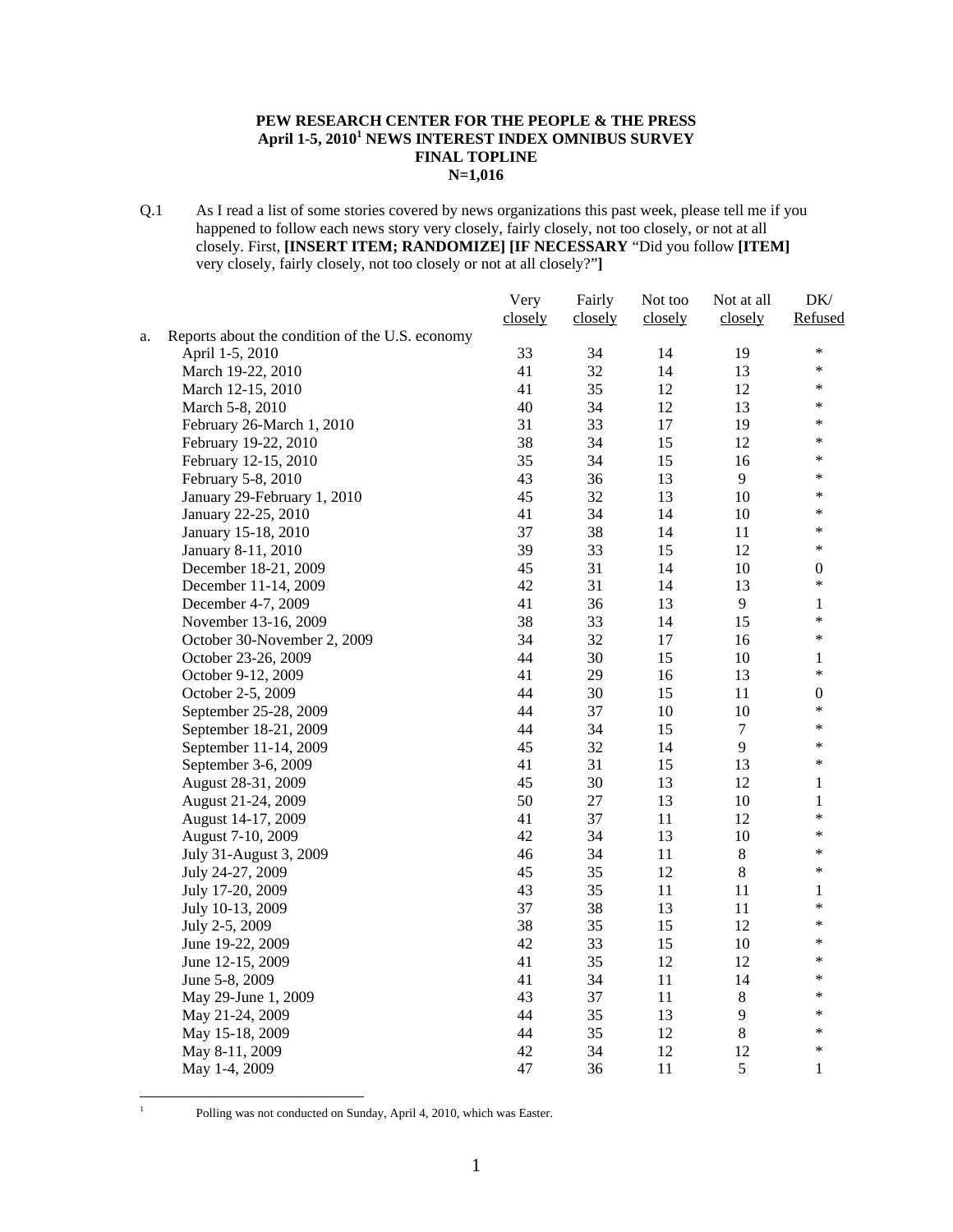|                             | Very    | Fairly  | Not too          | Not at all     | DK/              |
|-----------------------------|---------|---------|------------------|----------------|------------------|
|                             | closely | closely | closely          | closely        | Refused          |
| April 17-20, 2009           | 52      | 30      | 10               | 7              | 1                |
| April 9-13, 2009            | 48      | 29      | 13               | 10             | $\boldsymbol{0}$ |
| March 27-30, 2009           | 48      | 32      | 10               | 10             | $\ast$           |
| March 20-23, 2009           | 52      | 34      | $\,$ 8 $\,$      | 6              | $\ast$           |
| March 13-16, 2009           | 48      | 33      | 9                | 10             | *                |
| February 27-March 2, 2009   | 56      | 30      | $\,8\,$          | 6              | $\ast$           |
| February 13-16, 2009        | 55      | 29      | 10               | 6              | $\ast$           |
| January 30-February 2, 2009 | 52      | 31      | 12               | 5              | $\ast$           |
| January 23-26, 2009         | 57      | 30      | $8\,$            | 5              | $\boldsymbol{0}$ |
| January 16-19, 2009         | 43      | 35      | 13               | 9              | $\ast$           |
| January 2-4, 2009           | 42      | 36      | 15               | 7              | *                |
| December 12-15, 2008        | 51      | 33      | 9                | 7              | *                |
| December 5-8, 2008          | 42      | 38      | 13               | 7              | $\ast$           |
| November 21-24, 2008        | 59      | 24      | 9                | 8              | $\ast$           |
| November 14-17, 2008        | 56      | 29      | 9                | 6              | $\ast$           |
| November 7-10, 2008         | 54      | 31      | 8                | 7              | $\ast$           |
| October 31-November 3, 2008 | 63      | 27      | 6                | $\overline{4}$ | *                |
| October 24-27, 2008         | 52      | 35      | $\boldsymbol{7}$ | 5              | 1                |
| October 17-20, 2008         | 62      | 29      | 6                | 3              | $\ast$           |
|                             | 65      | 25      | 7                | 3              | $\ast$           |
| October 10-13, 2008         |         |         |                  |                | $\ast$           |
| October 3-6, 2008           | 69      | 23      | 5                | 3              | $\ast$           |
| September 26-29, 2008       | 70      | 22      | 5                | 3              | *                |
| September 19-22, 2008       | 56      | 27      | 12               | 5              |                  |
| September 5-8, 2008         | 44      | 33      | 16               | $\tau$         | *                |
| August 29-31, 2008          | 41      | 34      | 13               | 11             | 1                |
| August 15-18, 2008          | 39      | 36      | 15               | 10             | $\ast$           |
| August 8-11, 2008           | 39      | 35      | 16               | 10             | $\ast$           |
| August 1-4, 2008            | 47      | 34      | 11               | $\,8\,$        | $\boldsymbol{0}$ |
| July 25-28, 2008            | 46      | 32      | 10               | 12             | $\ast$           |
| July 18-21, 2008            | 45      | 33      | 13               | 9              | $\ast$           |
| July 11-14, 2008            | 44      | 33      | 12               | 10             | $\mathbf{1}$     |
| June 27-30, 2008            | 49      | 31      | 12               | 7              | $\mathbf{1}$     |
| June 13-16, 2008            | 42      | 33      | 14               | 11             | $\ast$           |
| May 9-12, 2008              | 45      | 31      | 13               | 11             | $\ast$           |
| May 2-5, 2008               | 43      | 31      | 15               | 10             | 1                |
| April 18-21, 2008           | 41      | 35      | 13               | 10             | 1                |
| April 4-7, 2008             | 39      | 37      | 12               | 12             | $\ast$           |
| March 28-31, 2008           | 42      | 36      | 14               | 8              | ∗                |
| March 20-24, 2008           | 45      | 33      | 13               | 9              | $\ast$           |
| February 29-March 3, 2008   | 38      | 35      | 15               | 11             | $\mathbf{1}$     |
| February 15-18, 2008        | 37      | 36      | 11               | 16             | $\,8\,$          |
| February 1-4, 2008          | 40      | 37      | 14               | $\,8\,$        | 1                |
| January 18-21, 2008         | 42      | 31      | 16               | 11             | $\ast$           |
| January 11-14, 2008         | 36      | 32      | 15               | 16             | 1                |
| November 2-5, 2007          | 27      | 37      | 16               | 19             | 1                |
| October 19-22, 2007         | 25      | 34      | 20               | 21             | $\ast$           |
| August 10-13, 2007          | $28\,$  | 36      | 18               | 18             | $\ast$           |
| Mid-November, 2006          | 31      | 40      | 17               | 11             | 1                |
| December, 2005              | 35      | 35      | 18               | 11             | 1                |
| Early November, 2005        | 35      | 39      | 17               | 9              | *                |
| Mid-May, 2005               | 30      | 39      | 19               | 11             | 1                |
| January, 2005               | 35      | 41      | 17               | 7              | $\ast$           |
| Mid-October, 2004           | 30      | 43      | 16               | 10             | 1                |
|                             |         |         |                  |                |                  |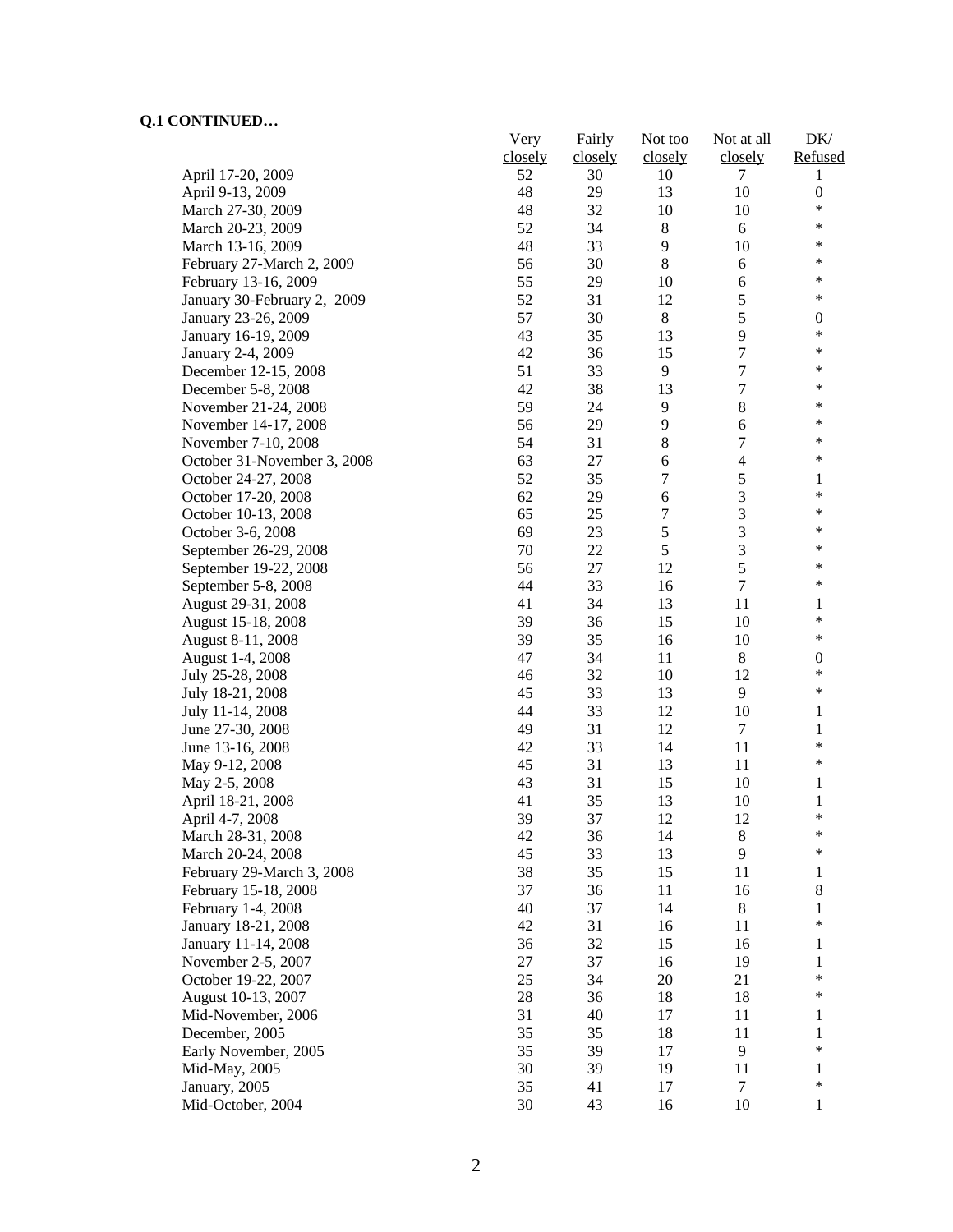$\mathbf b$ .

|    |                                                | Very<br>closely | Fairly<br>closely | Not too<br>closely | Not at all<br>closely | DK/<br>Refused   |
|----|------------------------------------------------|-----------------|-------------------|--------------------|-----------------------|------------------|
|    | Early September, 2004                          | 39              | 34                | 15                 | 11                    | 1                |
|    | Mid-January, 2004                              | 37              | 41                | 15                 | $\tau$                | $\ast$           |
|    | December, 2003                                 | 35              | 38                | 14                 | 11                    | $\overline{c}$   |
|    | November, 2003                                 | 40              | 34                | 15                 | 10                    | $\mathbf{1}$     |
|    | October, 2003                                  | 32              | 39                | 16                 | 12                    | $\mathbf{1}$     |
|    | September, 2003                                | 39              | 30                | 18                 | 12                    | $\mathbf{1}$     |
|    | March, 2003                                    | 40              | 35                | 16                 | $8\,$                 | $\mathbf{1}$     |
|    | February, 2003                                 | 42              | 33                | 15                 | 10                    | $\ast$           |
|    | December, 2002                                 | 38              | 34                | 17                 | 10                    | $\mathbf{1}$     |
|    | February, 2002                                 | 35              | 40                | 15                 | 9                     | $\,1$            |
|    | January, 2002                                  | 30              | 44                | 16                 | 9                     | $\mathbf{1}$     |
|    | December, 2001                                 | 37              | 40                | 13                 | 8                     | $\overline{c}$   |
|    | Mid-November, 2001                             | 41              | 36                | 15                 | $\overline{7}$        | $\,1\,$          |
|    | June, 2001                                     | 24              | 41                | 18                 | 16                    | $\mathbf{1}$     |
|    | May, 2001                                      | 34              | 36                | 15                 | 15                    | $\boldsymbol{0}$ |
|    | April, 2001                                    | 36              | 34                | 16                 | 13                    | $\mathbf{1}$     |
|    | February, 2001                                 | 30              | 39                | 18                 | 12                    | $\mathbf{1}$     |
|    | January, 2001                                  | 32              | 38                | 17                 | 11                    | $\overline{c}$   |
|    | June, 1995                                     | 26              | 41                | 22                 | 11                    | $\ast$           |
|    | March, 1995                                    | 27              | 45                | 19                 | 9                     | $\ast$           |
|    | February, 1995                                 | 23              | 41                | 22                 | 13                    | $\mathbf{1}$     |
|    | December, 1994                                 | 28              | 43                | 20                 | 9                     | $\ast$           |
|    | October, 1994                                  | 27              | 40                | 20                 | 12                    | $\mathbf{1}$     |
|    | June, 1994                                     | 25              | 42                | 23                 | $10\,$                | $\ast$           |
|    | May, 1994                                      | 33              | 40                | 16                 | 10                    | $\mathbf{1}$     |
|    | January, 1994                                  | 34              | 39                | 16                 | 10                    | $\,1$            |
|    | Early January, 1994                            | 36              | 44                | 13                 | $\boldsymbol{7}$      | $\ast$           |
|    | December, 1993                                 | 35              | 41                | 15                 | 8                     | $\mathbf{1}$     |
|    | October, 1993                                  | 33              | 38                | 20                 | 9                     | $\ast$           |
|    | September, 1993                                | 37              | 40                | 14                 | 8                     | 1                |
|    | Early September, 1993                          | 39              | 39                | 14                 | 9                     | $\ast$           |
|    | August, 1993                                   | 41              | 36                | 14                 | 9                     | $\ast$           |
|    | May, 1993                                      | 37              | 38                | 18                 | 6                     | $\mathbf{1}$     |
|    | February, 1993                                 | 49              | 36                | 10                 | 5                     | $\ast$           |
|    | January, 1993                                  | 42              | 39                | 12                 | $\overline{7}$        | $\ast$           |
|    | September, 1992                                | 43              | 37                | 13                 | $\epsilon$            | $\mathbf{1}$     |
|    | May, 1992                                      | 39              | 39                | 15                 | 6                     | $\mathbf{1}$     |
|    | March, 1992                                    | 47              | 38                | 11                 | 4                     | $\ast$           |
|    | February, 1992                                 | 47              | 37                | 10                 | 6                     | $\ast$           |
|    | January, 1992                                  | 44              | 40                | 11                 | 5                     | ∗                |
|    | October, 1991                                  | 36              | 38                | 16                 | 9                     | 1                |
| b. | Suicide bombings in Russia                     |                 |                   |                    |                       |                  |
|    | April 1-5, 2010                                | 10              | 26                | 24                 | 40                    | $\ast$           |
|    | <b>TREND FOR COMPARISON:</b>                   |                 |                   |                    |                       |                  |
|    | July 17-20, 2009: The bombing of two hotels in |                 |                   |                    |                       |                  |
|    | <i>Indonesia</i>                               | 13              | 26                | 23                 | 36                    | 2                |
|    | December 5-8, 2008: The terrorist attacks in   |                 |                   |                    |                       |                  |
|    | Mumbai, India                                  | 29              | 37                | 20                 | 14                    | $\ast$           |
|    | July 6-9, 2007: The investigation into who was |                 |                   |                    |                       |                  |
|    | responsible for car bombs that were discovered |                 |                   |                    |                       |                  |
|    | in London and a car bomb that went off at an   |                 |                   |                    |                       |                  |
|    | airport in Scotland                            | 34              | 30                | 19                 | 16                    | $\mathbf{1}$     |
|    |                                                |                 |                   |                    |                       |                  |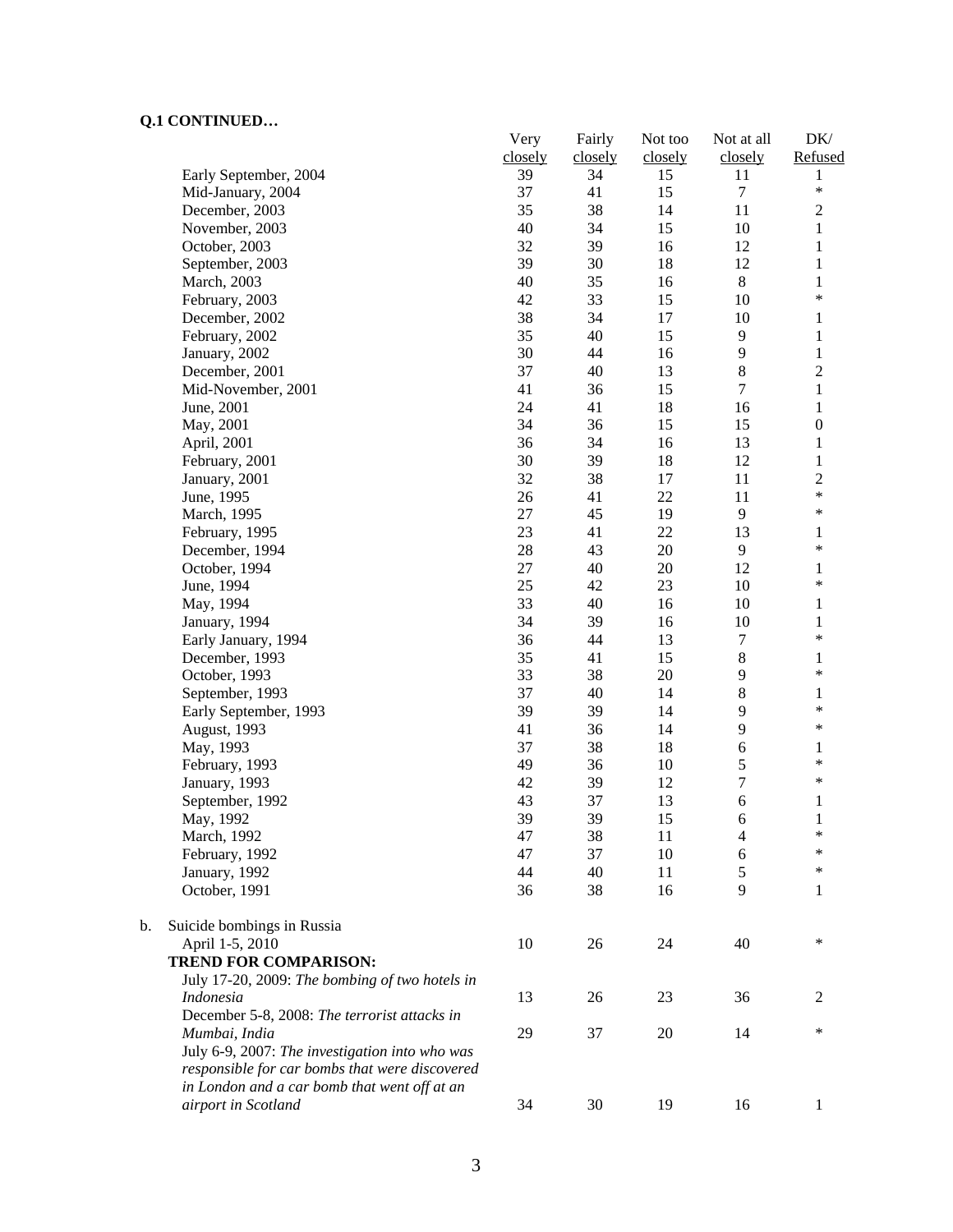|    |                                                                                                                                   | Very<br>closely | Fairly<br>closely | Not too<br>closely | Not at all<br>closely | DK/<br>Refused |
|----|-----------------------------------------------------------------------------------------------------------------------------------|-----------------|-------------------|--------------------|-----------------------|----------------|
|    | June 29-July 2, 2007: British police finding and<br>defusing a car bomb in London<br>August, 2006: British officials stopping a   | 34              | 31                | 16                 | 18                    | 1              |
|    | terrorist plot to blow up planes flying to the<br>U.S.<br>October, 2005: The recent terrorist bombings in                         | 54              | 26                | 9                  | 9                     | $\overline{2}$ |
|    | Bali, Indonesia<br>July, 2005: The terrorist bombings in                                                                          | 13              | 31                | 26                 | 29                    | 1              |
|    | London, England<br>September, 2004: The killing of Russian school                                                                 | 48              | 37                | 11                 | 4                     | $\ast$         |
|    | children by Chechen rebels<br>March, 2004: The terrorist bombings in                                                              | 48              | 30                | 11                 | 10                    | 1              |
|    | Madrid, Spain<br>Late October, 2002: The terrorist bombing of a                                                                   | 34              | 35                | 18                 | 12                    | 1              |
|    | nightclub in Bali, Indonesia<br>January 2000: The conflict between the Russian                                                    | 20              | 34                | 25                 | 20                    | 1              |
|    | military and the rebels in Chechnya                                                                                               | 10              | 25                | 30                 | 34                    | $\mathbf{1}$   |
|    | December, 1999                                                                                                                    | 11              | $22\,$            | 31                 | 34                    | $\overline{c}$ |
|    | February, 1995: Russia's fighting in Chechnya                                                                                     | 10              | 27                | 27                 | 35                    | $\mathbf{1}$   |
| c. | The arrest of Christian militia group members<br>allegedly planning to kill a police officer                                      |                 |                   |                    |                       |                |
|    | April 1-5, 2010<br><b>TREND FOR COMPARISON:</b><br>September 25-28, 2009: News about recent                                       | 13              | 21                | 21                 | 45                    | *              |
|    | terrorist plots in the United States<br>May 11-14, 2007: The arrest of six men<br>charged with plotting an attack on the Fort Dix | 32              | 38                | 17                 | 14                    | $\Omega$       |
|    | army base                                                                                                                         | 19              | 29                | 20                 | 31                    | 1              |
| d. | News about the new health care reform law<br>April 1-5, 2010<br><b>TREND FOR COMPARISON:</b>                                      | 42              | 27                | 14                 | 16                    | ∗              |
|    | March 26-29, 2010: Debate over health care                                                                                        |                 |                   |                    |                       | $\ast$         |
|    | reform                                                                                                                            | 49              | 29                | 12                 | 10                    |                |
|    | March 19-22, 2010                                                                                                                 | 51              | 24                | 11                 | 14                    | ∗              |
|    | March 12-15, 2010                                                                                                                 | 40              | 31                | 16                 | 13                    | ∗              |
|    | March 5-8, 2010                                                                                                                   | 42              | 27                | 17                 | 15                    | $\ast$<br>*    |
|    | February 26-March 1, 2010                                                                                                         | 29              | 29                | 19                 | 22                    |                |
|    | February 19-22, 2010                                                                                                              | 33              | $28\,$            | 19                 | 19                    | $\ast$         |
|    | January 29-February 1, 2010                                                                                                       | 39              | 27                | 16                 | 17                    | *              |
|    | January 22-25, 2010                                                                                                               | 41              | 32                | 15                 | 11                    | *              |
|    | January 15-18, 2010                                                                                                               | 37              | 27                | 19                 | 18                    | *              |
|    | January 8-11, 2010                                                                                                                | 39              | 26                | 20                 | 15                    | *              |
|    | December 18-21, 2009                                                                                                              | 42              | 27                | 16                 | 14                    | *              |
|    | December 11-14, 2009                                                                                                              | 42              | 30                | 15                 | 14                    | *              |
|    | December 4-7, 2009                                                                                                                | 42              | 28                | 15                 | 14                    | 1              |
|    | November 20-23, 2009                                                                                                              | 42              | 29                | 14                 | 15                    | $\ast$         |
|    | November 13-16, 2009                                                                                                              | 38              | 26                | 17                 | 17                    | 1              |
|    | November 6-9, 2009                                                                                                                | 35              | $28\,$            | 15                 | 22                    | 1              |
|    | October 30-November 2, 2009                                                                                                       | 32              | 26                | 19                 | 23                    | $\ast$         |
|    | October 23-26, 2009<br>October 16-19, 2009                                                                                        | 40<br>36        | 27<br>$28\,$      | 16<br>15           | 17<br>21              | 1<br>$\ast$    |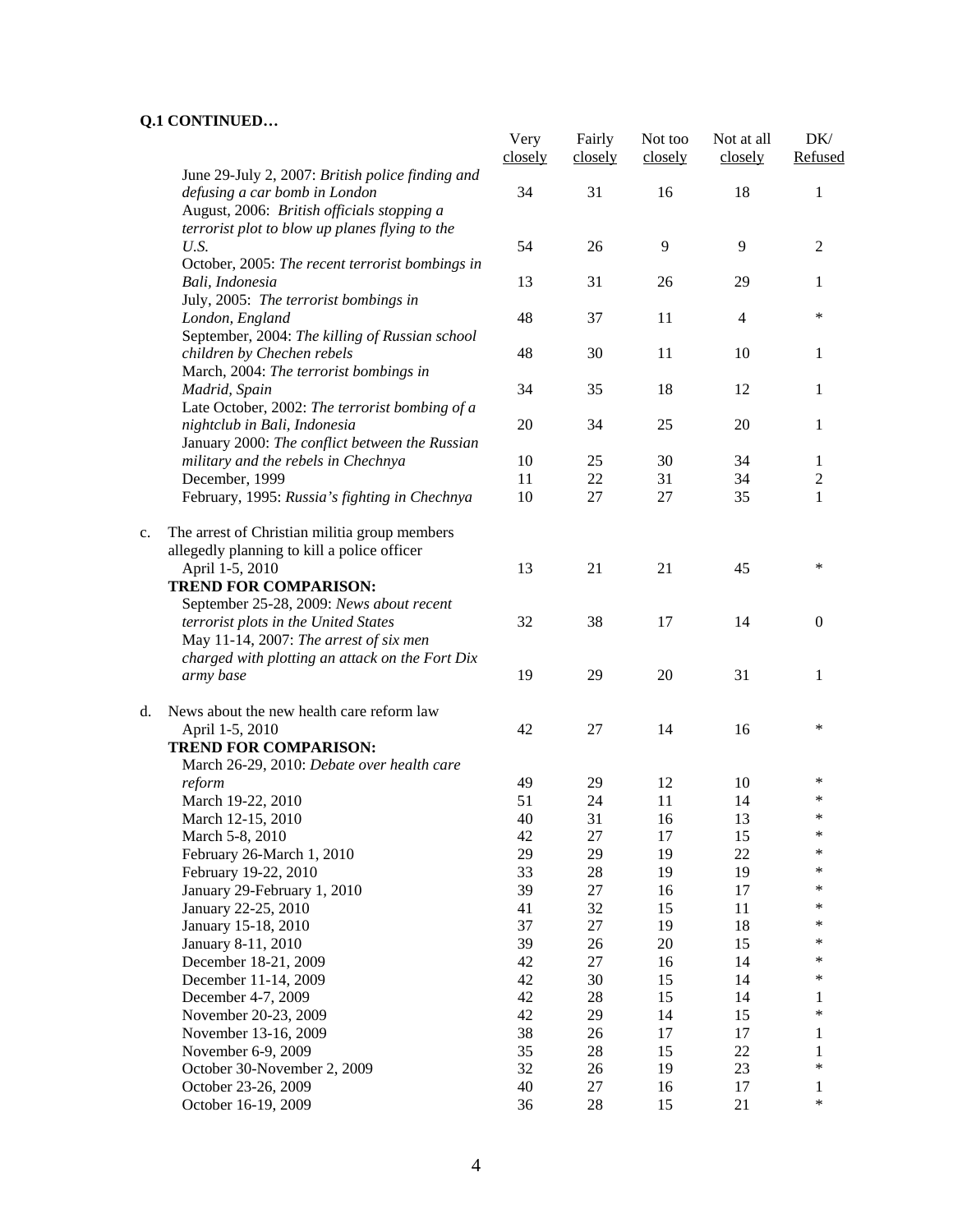|    | CONTRACTION                                      | Very    | Fairly  | Not too | Not at all | DK/              |
|----|--------------------------------------------------|---------|---------|---------|------------|------------------|
|    |                                                  | closely | closely | closely | closely    | Refused          |
|    | October 9-12, 2009                               | 37      | 29      | 14      | 19         | 1                |
|    | October 2-5, 2009                                | 39      | 29      | 16      | 16         | $\ast$           |
|    | September 25-28, 2009                            | 45      | 31      | 12      | 12         | $\boldsymbol{0}$ |
|    | September 18-21, 2009                            | 44      | 26      | 19      | 11         | $\ast$           |
|    | September 11-14, 2009                            | 44      | $27\,$  | 14      | 15         | $\ast$           |
|    | September 3-6, 2009                              | 40      | 26      | 16      | 17         | $\boldsymbol{0}$ |
|    | August 28-31, 2009                               | 40      | $28\,$  | 17      | 14         | 1                |
|    | August 21-24, 2009                               | 49      | 24      | 12      | 15         | $\mathbf{1}$     |
|    | August 14-17, 2009                               | 39      | 31      | 15      | 15         | 1                |
|    | August 7-10, 2009: Debate in Washington over     |         |         |         |            |                  |
|    | health care reform                               | 40      | 27      | 17      | 15         | 1                |
|    | July 31-August 3, 2009                           | 47      | 26      | 14      | 13         | 1                |
|    | July 24-27, 2009                                 | 44      | $28\,$  | 15      | 13         | $\ast$           |
|    | July 17-20, 2009                                 | 33      | 31      | 13      | 21         | $\overline{c}$   |
|    | July 10-13, 2009                                 | 24      | 29      | 20      | 27         | $\ast$           |
|    | June 26-29, 2009                                 | 29      | 26      | $20\,$  | 25         | 1                |
|    | June 19-22, 2009                                 | $28\,$  | $28\,$  | $20\,$  | 23         | $\ast$           |
|    | June 12-15, 2009                                 | 29      | 26      | 18      | 26         | $\ast$           |
|    | May 15-18, 2009: Debate over Barack              |         |         |         |            |                  |
|    | Obama's health care plans                        | 25      | 30      | $20\,$  | 24         | $\ast$           |
|    | March 6-9, 2009: Obama proposing a               |         |         |         |            |                  |
|    | \$630 billion fund for overhauling health care   | 41      | 32      | 13      | 14         | $\ast$           |
|    | September, 1994: The Clinton                     |         |         |         |            |                  |
|    | administration's health care reform proposals    | 32      | 41      | 18      | 9          | $\ast$           |
|    | June, 1994                                       | 34      | 40      | 19      | 7          | $\ast$           |
|    | May, 1994                                        | 37      | 37      | 16      | 9          | 1                |
|    | January, 1994                                    | 38      | 38      | 15      | 9          | *                |
|    | Early January, 1994                              | 40      | 40      | 14      | $\epsilon$ | *                |
|    | December, 1993                                   | 45      | 35      | 12      | $\tau$     | $\mathbf{1}$     |
|    | October, 1993                                    | 44      | 32      | 17      | 6          | $\mathbf{1}$     |
|    | September, 1993                                  | 49      | 34      | 11      | 6          | $\ast$           |
|    | August, 1993: Reports about the White House      |         |         |         |            |                  |
|    | task force on health care reform headed by       |         |         |         |            |                  |
|    | <b>Hillary Clinton</b>                           | 27      | 32      | 25      | 15         | 1                |
|    | June, 1993                                       | 28      | 38      | 19      | 15         | $\ast$           |
|    | May, 1993                                        | 30      | 30      | 25      | 14         | 1                |
|    |                                                  |         |         |         |            |                  |
| e. | President Obama's proposal to allow offshore oil |         |         |         |            |                  |
|    | and gas drilling                                 |         |         |         |            |                  |
|    | April 1-5, 2010                                  | $20\,$  | 24      | 21      | 33         | 1                |
|    |                                                  |         |         |         |            |                  |
| f. | The NCAA basketball tournament                   |         |         |         |            |                  |
|    | April 1-5, 2010                                  | 18      | 13      | 13      | 56         | ∗                |
|    | April 3-6, 2009                                  | 15      | 12      | 15      | 58         | ∗                |
|    | March 28-31, 2008                                | 13      | 14      | 13      | 59         | 1                |
|    | March, 1998                                      | 20      | 13      | 19      | 47         | 1                |
|    | April, 1990                                      | 24      | 16      | 14      | 46         | $\ast$           |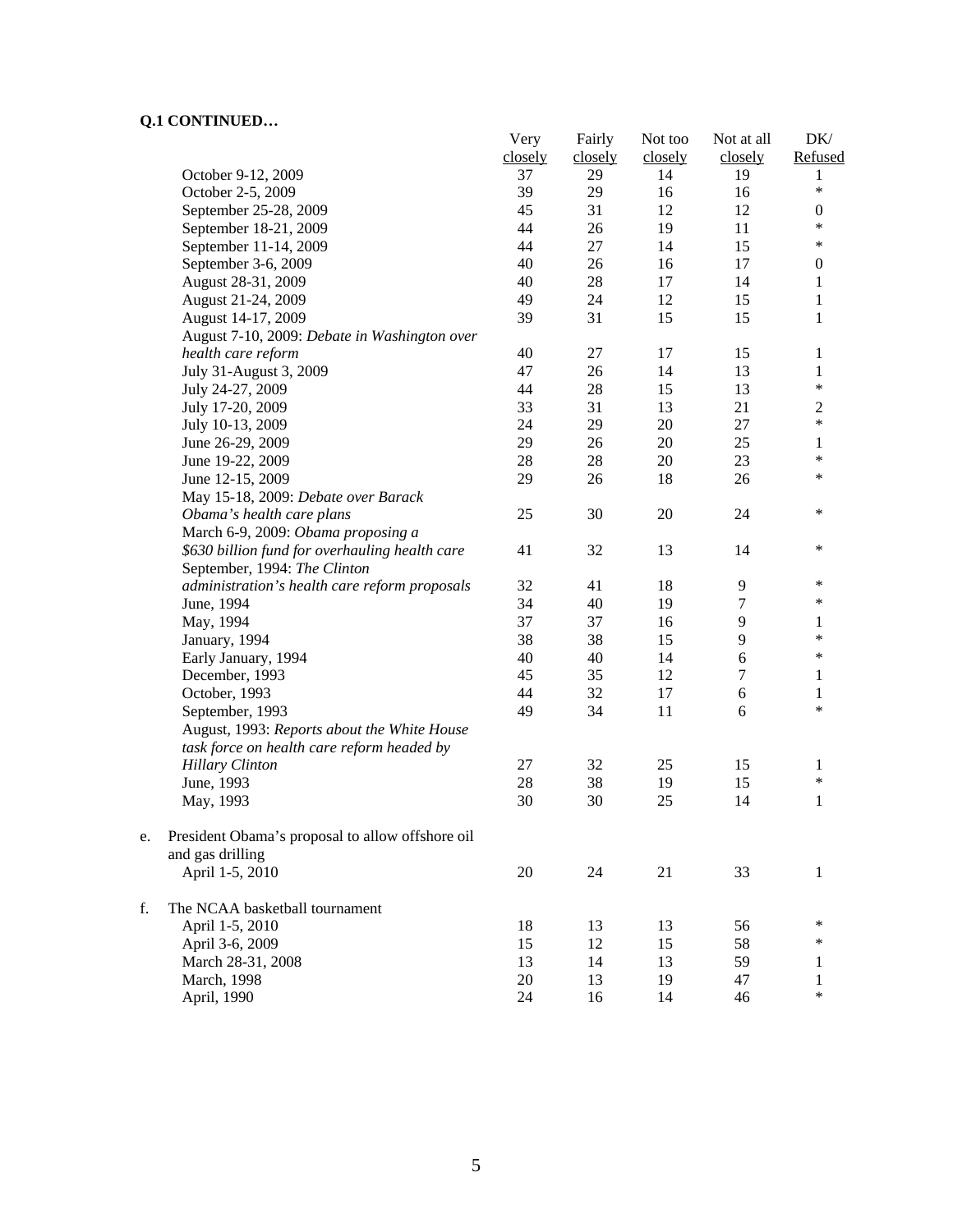Q.2 Which ONE of the stories I just mentioned have you followed most closely, or is there another story you've been following MORE closely? [**DO NOT READ LIST. ACCEPT ONLY ONE RESPONSE.]** 

April 1-5

 $\frac{2010}{48}$ 

- News about the new health care reform law
- 11 The NCAA basketball tournament
- 8 Reports about the condition of the U.S. economy<br>5 President Obama's proposal to allow offshore oil
- President Obama's proposal to allow offshore oil and gas drilling The arrest of members of a militia group allegedly planning to kill a police officer
- 4 police officer<br>3 Suicide bombin
- Suicide bombings in Russia
- 7 Some other story **(VOL.)**<br>15 Don't know/Refused **(VO** 15 Don't know/Refused **(VOL.)**
- Q.3 How much if anything, have you heard about each of the following? Have you heard a lot, a little or nothing at all? **[READ AND RANDOMIZE]**

|                |                                                                       | A lot | A little | Nothing<br>at all | DK/<br>Refused |
|----------------|-----------------------------------------------------------------------|-------|----------|-------------------|----------------|
| a.             | Republican National Committee funds being used                        |       |          |                   |                |
|                | to pay for a visit to a sexually oriented nightclub<br>in Los Angeles |       |          |                   |                |
|                | April 1-5, 2010                                                       | 16    | 24       | 60                | *              |
|                | <b>TREND FOR COMPARISON:</b>                                          |       |          |                   |                |
|                | March 13-16, 2009: Controversy over the                               |       |          |                   |                |
|                | leadership of Michael Steele, chairman of the                         |       |          |                   |                |
|                | Republican National Committee                                         | 14    | 32       | 54                | $\ast$         |
|                | October 24-27, 2008: The Republican National Committee                |       |          |                   |                |
|                | spending over \$150,000 on new clothes for Sarah Palin                |       |          |                   |                |
|                | and her family members                                                | 52    | 27       | 20                | 1              |
| b.             | News about the Large Hadron Collider                                  |       |          |                   |                |
|                | near Geneva, Switzerland                                              |       |          |                   |                |
|                | April 1-5, 2010                                                       | 6     | 17       | 76                | *              |
|                |                                                                       |       |          |                   |                |
| C <sub>1</sub> | President Obama signing into law major changes in                     |       |          |                   |                |
|                | the federal student loan program                                      |       |          |                   |                |
|                | April 1-5, 2010                                                       | 26    | 40       | 34                | *              |
| d.             | Major flooding in New England                                         |       |          |                   |                |
|                | April 1-5, 2010                                                       | 32    | 34       | 33                | *              |
|                | <b>TREND FOR COMPARISON:</b>                                          |       |          |                   |                |
|                | September 25-28, 2009: Recent flooding                                |       |          |                   |                |
|                | in the Southeast                                                      | 44    | 36       | 20                | $\Omega$       |
|                |                                                                       |       |          |                   |                |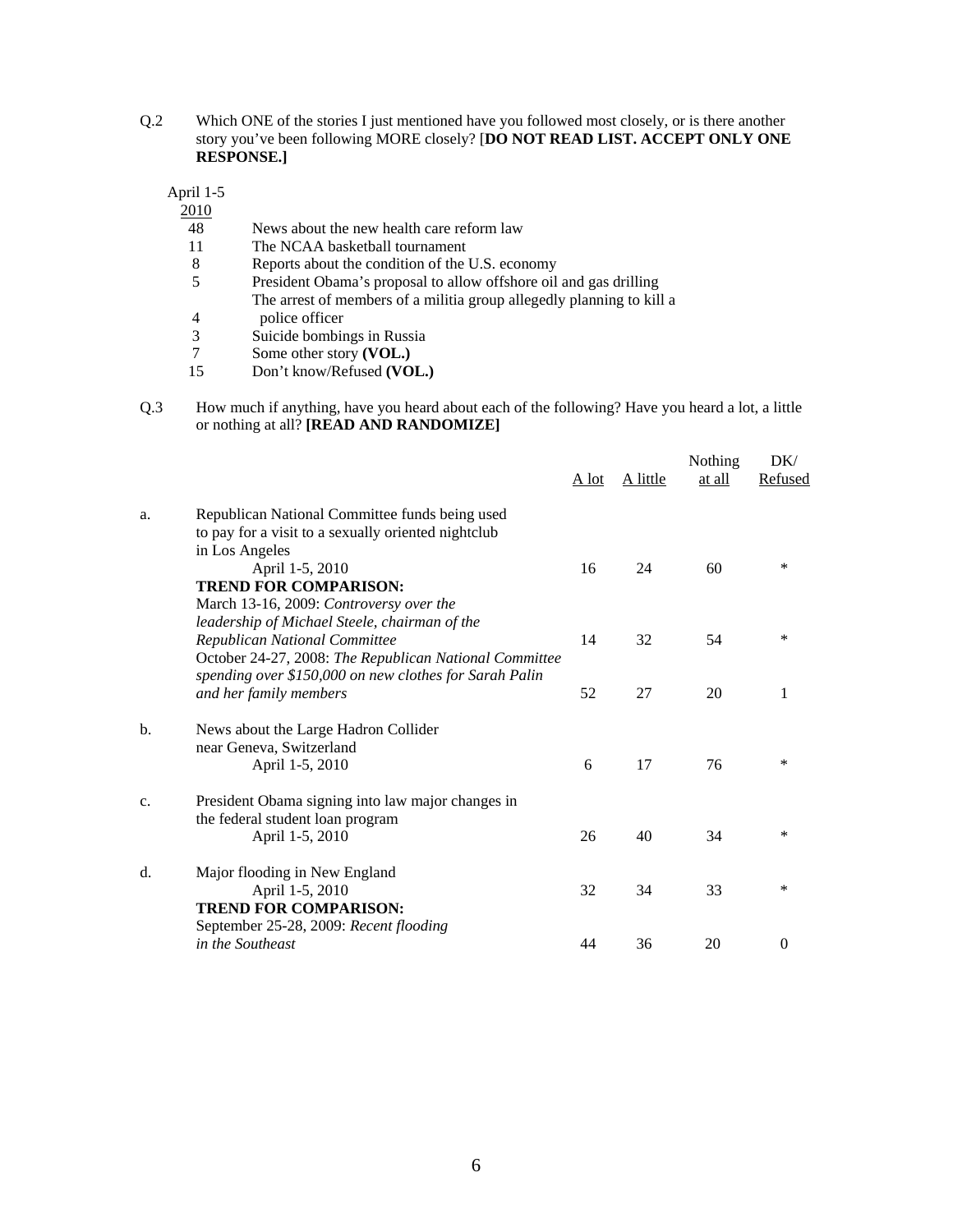Q.4 Do you think news organizations are giving too much coverage, too little coverage, or the right amount of coverage to each of the following? **[RANDOMIZE ITEMS]** 

|                                | Too much                                                                                                                                             | Too little                                                                          | amount of | DK/                      |
|--------------------------------|------------------------------------------------------------------------------------------------------------------------------------------------------|-------------------------------------------------------------------------------------|-----------|--------------------------|
|                                | coverage                                                                                                                                             | coverage                                                                            | coverage  | <b>Refused</b>           |
| Reports about the condition    |                                                                                                                                                      |                                                                                     |           |                          |
| of the U.S. economy            |                                                                                                                                                      |                                                                                     |           |                          |
| April 1-5, 2010                | 15                                                                                                                                                   | 34                                                                                  | 46        | 6                        |
| February 12-15, 2010           | 16                                                                                                                                                   | 34                                                                                  | 46        | 4                        |
|                                | 9                                                                                                                                                    | 38                                                                                  | 52        | $\sqrt{2}$               |
|                                | 22                                                                                                                                                   | 32                                                                                  | 44        | $\overline{2}$           |
| July 17-20, 2009               | 16                                                                                                                                                   | 30                                                                                  | 51        | $\overline{4}$           |
| March 20-23, 2009              | 21                                                                                                                                                   | 26                                                                                  | 51        | $\boldsymbol{2}$         |
| January 18-21, 2008            | 11                                                                                                                                                   | 32                                                                                  | 52        | 5                        |
| February, 2001: Signs of an    |                                                                                                                                                      |                                                                                     |           |                          |
| economic slowdown              | 21                                                                                                                                                   | 25                                                                                  | 46        | 8                        |
|                                |                                                                                                                                                      |                                                                                     |           |                          |
|                                | 17                                                                                                                                                   | 30                                                                                  | 46        | 7                        |
| <b>TREND FOR COMPARISON:</b>   |                                                                                                                                                      |                                                                                     |           |                          |
| March 12-15, 2010: Debate over |                                                                                                                                                      |                                                                                     |           |                          |
|                                | 14                                                                                                                                                   | 36                                                                                  | 46        | $\overline{\mathcal{A}}$ |
|                                | 11                                                                                                                                                   | 38                                                                                  | 47        | $\mathfrak{Z}$           |
|                                | 16                                                                                                                                                   | 36                                                                                  | 46        | $\overline{2}$           |
|                                | 21                                                                                                                                                   | 35                                                                                  | 40        | $\overline{4}$           |
|                                |                                                                                                                                                      |                                                                                     |           |                          |
| over health care reform        | 6                                                                                                                                                    | 45                                                                                  | 44        | 6                        |
|                                | January 22-25, 2010<br>October 2-5, 2009<br>April 1-5, 2010<br>health care reform<br>January 22-25, 2010<br>October 16-19, 2009<br>October 2-5, 2009 | News about the new health care reform law<br>July 17-20, 2009: Debate in Washington |           | Right                    |

Thinking about recent economic news …

Q.5 Are you hearing mostly good news about the economy these days, mostly bad news about the economy or a mix of both good and bad news?

|                             | Hearing   | Hearing  | A mix of |         |
|-----------------------------|-----------|----------|----------|---------|
|                             | mostly    | mostly   | good and | DK/     |
|                             | good news | bad news | bad news | Refused |
| April 1-5, 2010             | 6         | 28       | 66       | *       |
| March 5-8, 2010             |           | 30       | 66       |         |
| February 5-8, 2010          |           | 35       | 61       | ∗       |
| January 8-11, 2010          |           | 29       | 65       |         |
| December 4-7, 2009          |           | 33       | 59       |         |
| October 30-November 2, 2009 |           | 31       | 62       |         |
| October 9-12, 2009          |           | 27       | 66       |         |
| September 3-6, 2009         |           | 27       | 68       |         |
| August 7-10, 2009           | 11        | 29       | 59       |         |
| July 2-5, 2009              |           | 41       | 56       | ∗       |
| June 12-15, 2009            |           | 37       | 59       | *       |
| May 8-11, 2009              |           | 31       | 64       |         |
| April 9-13, 2009            |           | 39       | 56       |         |
| March 13-16, 2009           |           | 51       | 46       |         |
| February 13-16, 2009        |           | 60       | 37       |         |
| January 16-19, 2009         |           | 67       | 30       |         |
| December 5-8, 2008          |           | 80       | 19       | *       |
|                             |           |          |          |         |